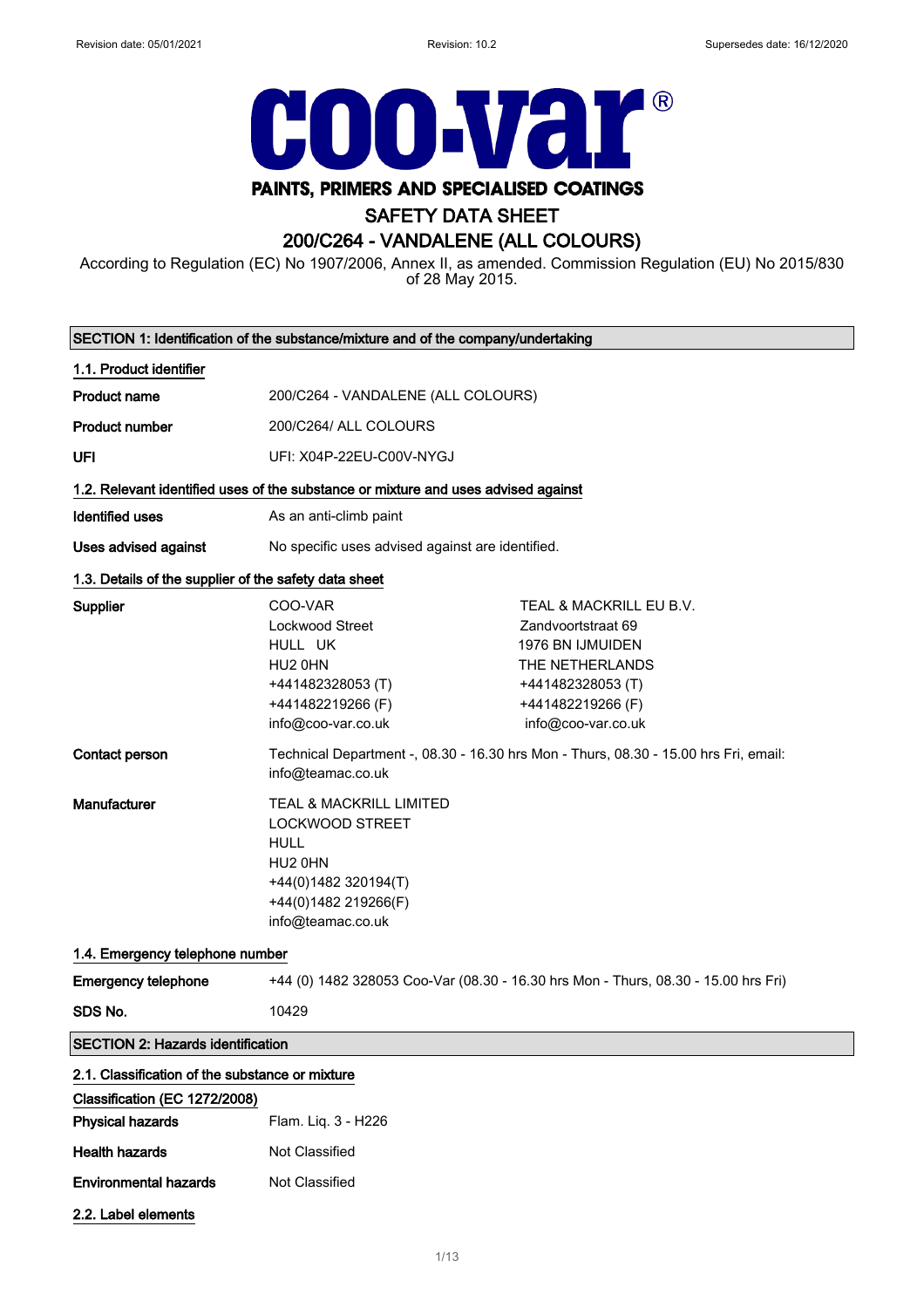#### Hazard pictograms



| Signal word                               | Warning                                                                                                                                                                                                                                                                                                                                                                                                                                                                                                                                                                                                                                                                                                                                                              |
|-------------------------------------------|----------------------------------------------------------------------------------------------------------------------------------------------------------------------------------------------------------------------------------------------------------------------------------------------------------------------------------------------------------------------------------------------------------------------------------------------------------------------------------------------------------------------------------------------------------------------------------------------------------------------------------------------------------------------------------------------------------------------------------------------------------------------|
| <b>Hazard statements</b>                  | H226 Flammable liquid and vapour.                                                                                                                                                                                                                                                                                                                                                                                                                                                                                                                                                                                                                                                                                                                                    |
| <b>Precautionary statements</b>           | P102 Keep out of reach of children.<br>P101 If medical advice is needed, have product container or label at hand.<br>P210 Keep away from heat, hot surfaces, sparks, open flames and other ignition sources. No<br>smoking.<br>P261 Avoid breathing vapour/ spray.<br>P273 Avoid release to the environment.<br>P280 Wear protective gloves/ protective clothing/ eye protection/ face protection.<br>P303+P361+P353 IF ON SKIN (or hair): Take off immediately all contaminated clothing.<br>Rinse skin with water or shower.<br>P305+P351+P338 IF IN EYES: Rinse cautiously with water for several minutes. Remove<br>contact lenses, if present and easy to do. Continue rinsing.<br>P501 Dispose of contents/ container in accordance with national regulations. |
| Supplemental label<br>information         | EUH066 Repeated exposure may cause skin dryness or cracking.                                                                                                                                                                                                                                                                                                                                                                                                                                                                                                                                                                                                                                                                                                         |
| Supplementary precautionary<br>statements | P370+P378 In case of fire: Use alcohol resistant foam, carbon dioxide or dry powder to<br>extinguish.<br>P403+P235 Store in a well-ventilated place. Keep cool.                                                                                                                                                                                                                                                                                                                                                                                                                                                                                                                                                                                                      |

# 2.3. Other hazards

This substance is not classified as PBT or vPvB according to current EU criteria.

| <b>SECTION 3: Composition/information on ingredients</b> |  |  |
|----------------------------------------------------------|--|--|
|----------------------------------------------------------|--|--|

| 3.2. Mixtures                           |                                                                                    |                                                      |
|-----------------------------------------|------------------------------------------------------------------------------------|------------------------------------------------------|
| Petroleum Jelly B.P.                    |                                                                                    | 60-100%                                              |
| CAS number: 8009-03-8                   | FC number: 232-373-2                                                               | REACH registration number: 01-<br>2119490412-42-0000 |
| <b>Classification</b><br>Not Classified |                                                                                    | Classification (67/548/EEC or 1999/45/EC)            |
| HYDROCARBONS, C9-C11, <2% AROMATICS     |                                                                                    | 5-10%                                                |
| $CAS$ number: $-$                       | EC number: 919-857-5                                                               | REACH registration number: 01-<br>2119463258-33-XXXX |
| Classification                          |                                                                                    | Classification (67/548/EEC or 1999/45/EC)            |
| Flam. Liq. 3 - H226<br>STOT SE 3 - H336 |                                                                                    | Xn; R65. R10, R66, R67.                              |
| Asp. Tox. 1 - H304                      |                                                                                    |                                                      |
|                                         | The Full Text for all R-Phrases and Hazard Statements are Displayed in Section 16. |                                                      |
| <b>Composition comments</b>             | The product contains organic solvents.                                             |                                                      |

# SECTION 4: First aid measures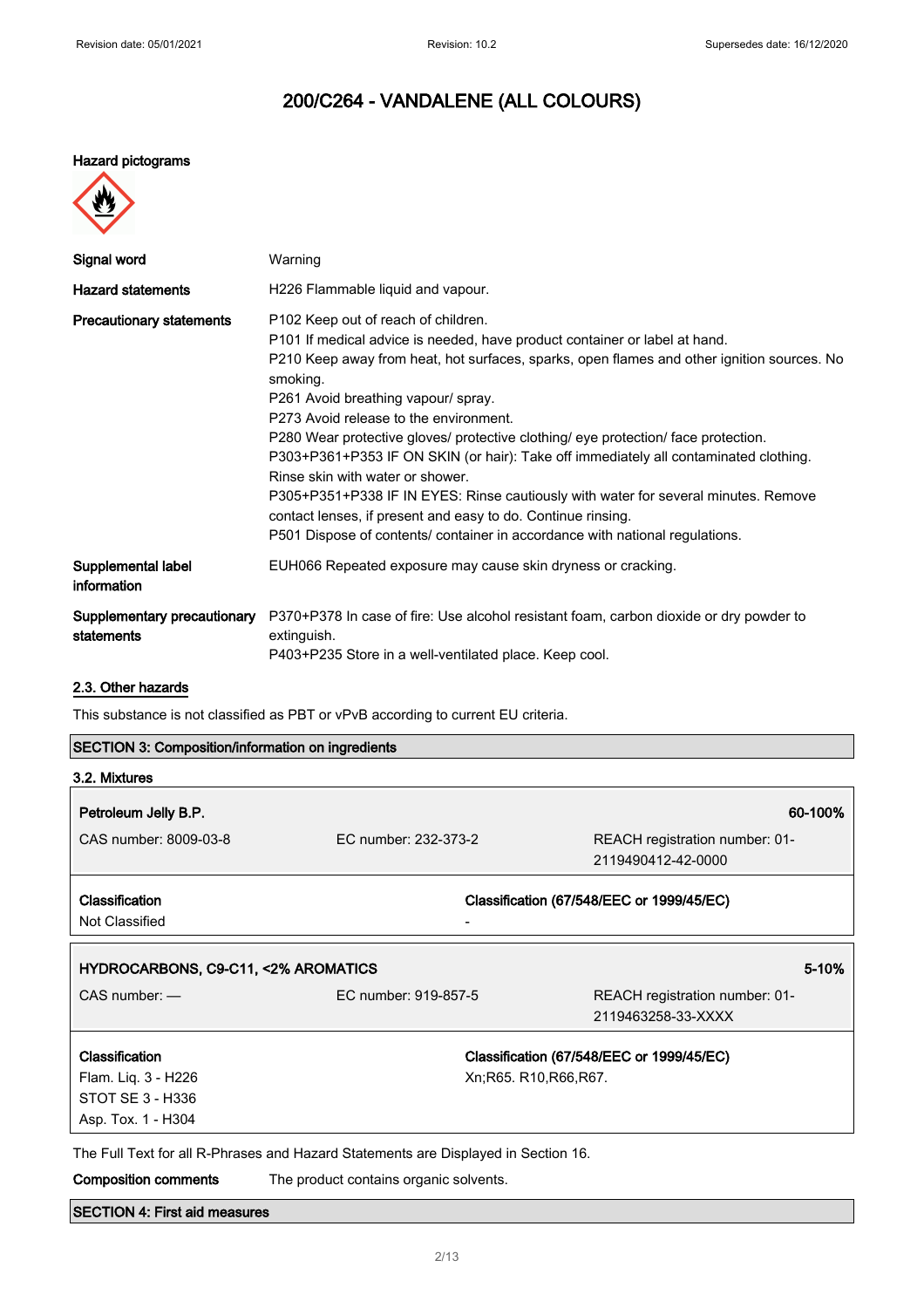# 4.1. Description of first aid measures

| <b>General information</b>                                 | Get medical attention immediately. Show this Safety Data Sheet to the medical personnel.                                                                                                                                                                                                                                                                                                                                                                                                                                                                                                                                                                                                                           |
|------------------------------------------------------------|--------------------------------------------------------------------------------------------------------------------------------------------------------------------------------------------------------------------------------------------------------------------------------------------------------------------------------------------------------------------------------------------------------------------------------------------------------------------------------------------------------------------------------------------------------------------------------------------------------------------------------------------------------------------------------------------------------------------|
| <b>Inhalation</b>                                          | Remove affected person from source of contamination. Move affected person to fresh air and<br>keep warm and at rest in a position comfortable for breathing. Maintain an open airway.<br>Loosen tight clothing such as collar, tie or belt. When breathing is difficult, properly trained<br>personnel may assist affected person by administering oxygen. Place unconscious person on<br>their side in the recovery position and ensure breathing can take place.                                                                                                                                                                                                                                                 |
| Ingestion                                                  | Rinse mouth thoroughly with water. Remove any dentures. Give a few small glasses of water<br>or milk to drink. Stop if the affected person feels sick as vomiting may be dangerous. Do not<br>induce vomiting unless under the direction of medical personnel. If vomiting occurs, the head<br>should be kept low so that vomit does not enter the lungs. Never give anything by mouth to an<br>unconscious person. Move affected person to fresh air and keep warm and at rest in a<br>position comfortable for breathing. Place unconscious person on their side in the recovery<br>position and ensure breathing can take place. Maintain an open airway. Loosen tight clothing<br>such as collar, tie or belt. |
| Skin contact                                               | Rinse with water.                                                                                                                                                                                                                                                                                                                                                                                                                                                                                                                                                                                                                                                                                                  |
| Eye contact                                                | Rinse immediately with plenty of water. Remove any contact lenses and open eyelids wide<br>apart. Continue to rinse for at least 10 minutes.                                                                                                                                                                                                                                                                                                                                                                                                                                                                                                                                                                       |
| Protection of first aiders                                 | First aid personnel should wear appropriate protective equipment during any rescue.                                                                                                                                                                                                                                                                                                                                                                                                                                                                                                                                                                                                                                |
|                                                            | 4.2. Most important symptoms and effects, both acute and delayed                                                                                                                                                                                                                                                                                                                                                                                                                                                                                                                                                                                                                                                   |
| <b>General information</b>                                 | See Section 11 for additional information on health hazards. The severity of the symptoms<br>described will vary dependent on the concentration and the length of exposure.                                                                                                                                                                                                                                                                                                                                                                                                                                                                                                                                        |
| Inhalation                                                 | Prolonged inhalation of high concentrations may damage respiratory system. During<br>application and drying, solvent vapours will be emitted. Vapours in high concentrations are<br>narcotic.                                                                                                                                                                                                                                                                                                                                                                                                                                                                                                                      |
| Ingestion                                                  | Gastrointestinal symptoms, including upset stomach. Fumes from the stomach contents may<br>be inhaled, resulting in the same symptoms as inhalation.                                                                                                                                                                                                                                                                                                                                                                                                                                                                                                                                                               |
| Skin contact                                               | Prolonged contact may cause dryness of the skin. Discoloration of the skin.                                                                                                                                                                                                                                                                                                                                                                                                                                                                                                                                                                                                                                        |
| Eye contact                                                | May cause temporary eye irritation.                                                                                                                                                                                                                                                                                                                                                                                                                                                                                                                                                                                                                                                                                |
|                                                            | 4.3. Indication of any immediate medical attention and special treatment needed                                                                                                                                                                                                                                                                                                                                                                                                                                                                                                                                                                                                                                    |
| Notes for the doctor                                       | Treat symptomatically.                                                                                                                                                                                                                                                                                                                                                                                                                                                                                                                                                                                                                                                                                             |
| <b>SECTION 5: Firefighting measures</b>                    |                                                                                                                                                                                                                                                                                                                                                                                                                                                                                                                                                                                                                                                                                                                    |
| 5.1. Extinguishing media                                   |                                                                                                                                                                                                                                                                                                                                                                                                                                                                                                                                                                                                                                                                                                                    |
| Suitable extinguishing media                               | Extinguish with alcohol-resistant foam, carbon dioxide, dry powder or water fog. Use fire-<br>extinguishing media suitable for the surrounding fire.                                                                                                                                                                                                                                                                                                                                                                                                                                                                                                                                                               |
| Unsuitable extinguishing<br>media                          | Do not use water jet as an extinguisher, as this will spread the fire.                                                                                                                                                                                                                                                                                                                                                                                                                                                                                                                                                                                                                                             |
| 5.2. Special hazards arising from the substance or mixture |                                                                                                                                                                                                                                                                                                                                                                                                                                                                                                                                                                                                                                                                                                                    |
| Specific hazards                                           | FLAMMABLE. Solvent vapours may form explosive mixtures with air. Containers can burst<br>violently or explode when heated, due to excessive pressure build-up.                                                                                                                                                                                                                                                                                                                                                                                                                                                                                                                                                     |
| <b>Hazardous combustion</b><br>products                    | Thermal decomposition or combustion products may include the following substances:<br>Harmful gases or vapours.                                                                                                                                                                                                                                                                                                                                                                                                                                                                                                                                                                                                    |
| 5.3. Advice for firefighters                               |                                                                                                                                                                                                                                                                                                                                                                                                                                                                                                                                                                                                                                                                                                                    |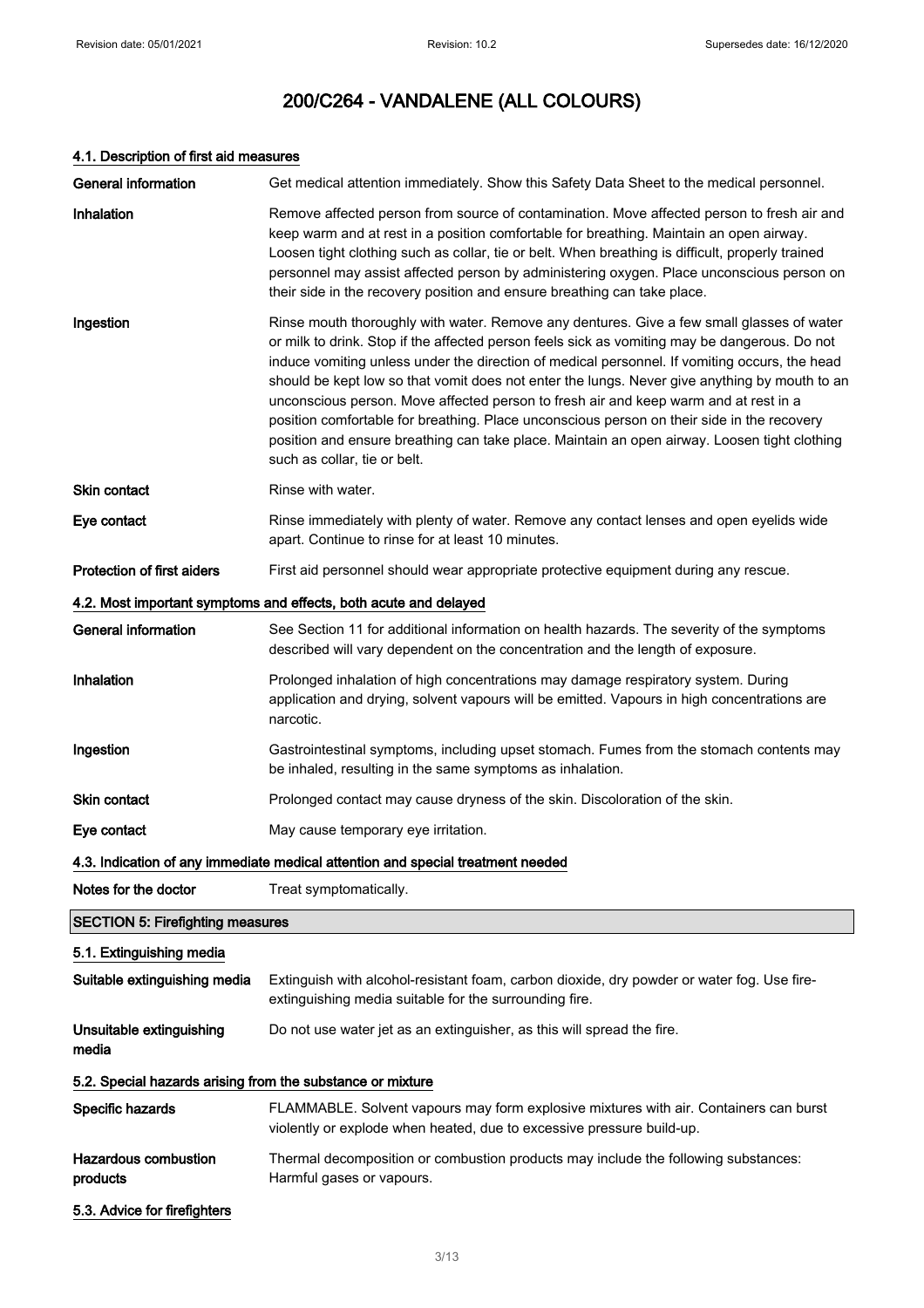| Protective actions during<br>firefighting        | Avoid breathing fire gases or vapours. Evacuate area. Cool containers exposed to heat with<br>water spray and remove them from the fire area if it can be done without risk. Cool containers<br>exposed to flames with water until well after the fire is out. If a leak or spill has not ignited, use<br>water spray to disperse vapours and protect men stopping the leak. |
|--------------------------------------------------|------------------------------------------------------------------------------------------------------------------------------------------------------------------------------------------------------------------------------------------------------------------------------------------------------------------------------------------------------------------------------|
| Special protective equipment<br>for firefighters | Wear positive-pressure self-contained breathing apparatus (SCBA) and appropriate protective<br>clothing. Firefighter's clothing conforming to European standard EN469 (including helmets,<br>protective boots and gloves) will provide a basic level of protection for chemical incidents.                                                                                   |

#### SECTION 6: Accidental release measures

#### 6.1. Personal precautions, protective equipment and emergency procedures

Personal precautions No action shall be taken without appropriate training or involving any personal risk. Keep unnecessary and unprotected personnel away from the spillage. Wear protective clothing as described in Section 8 of this safety data sheet. Follow precautions for safe handling described in this safety data sheet. Wash thoroughly after dealing with a spillage. Ensure procedures and training for emergency decontamination and disposal are in place. Do not touch or walk into spilled material. Provide adequate ventilation.

#### 6.2. Environmental precautions

Environmental precautions Avoid discharge into drains or watercourses or onto the ground.

## 6.3. Methods and material for containment and cleaning up

Methods for cleaning up Wear protective clothing as described in Section 8 of this safety data sheet. Clear up spills immediately and dispose of waste safely. Small Spillages: Collect spillage. Large Spillages: Absorb spillage with non-combustible, absorbent material. The contaminated absorbent may pose the same hazard as the spilled material. Collect and place in suitable waste disposal containers and seal securely. Label the containers containing waste and contaminated materials and remove from the area as soon as possible. Flush contaminated area with plenty of water. Wash thoroughly after dealing with a spillage. For waste disposal, see Section 13.

#### 6.4. Reference to other sections

Reference to other sections For personal protection, see Section 8. See Section 11 for additional information on health hazards. See Section 12 for additional information on ecological hazards. For waste disposal, see Section 13.

# SECTION 7: Handling and storage

#### 7.1. Precautions for safe handling

| Usage precautions                         | Observe any occupational exposure limits for the product or ingredients. Avoid inhalation of<br>vapours and spray/mists. Keep away from heat, sparks and open flame. Avoid spilling. Avoid<br>contact with skin and eyes. Provide adequate ventilation. Avoid inhalation of vapours. Use<br>approved respirator if air contamination is above an acceptable level. Do not eat, drink or<br>smoke when using the product. The Manual Handling Operations Regulations may apply to<br>the handling of containers of this product. To assist employers, the following method of<br>calculating the weight for any pack size is given. Take the pack size volume in litres and<br>multiply this figure by the specific gravity value given in section 9. This will give the net weight<br>of the coating in kilograms. Allowance will then have to be made for the immediate packaging<br>to give an approximate gross weight. |
|-------------------------------------------|----------------------------------------------------------------------------------------------------------------------------------------------------------------------------------------------------------------------------------------------------------------------------------------------------------------------------------------------------------------------------------------------------------------------------------------------------------------------------------------------------------------------------------------------------------------------------------------------------------------------------------------------------------------------------------------------------------------------------------------------------------------------------------------------------------------------------------------------------------------------------------------------------------------------------|
| Advice on general<br>occupational hygiene | Wash promptly if skin becomes contaminated. Take off contaminated clothing. Wash<br>contaminated clothing before reuse. Do not eat, drink or smoke when using this product.<br>Wash at the end of each work shift and before eating, smoking and using the toilet. Change<br>work clothing daily before leaving workplace.                                                                                                                                                                                                                                                                                                                                                                                                                                                                                                                                                                                                 |

#### 7.2. Conditions for safe storage, including any incompatibilities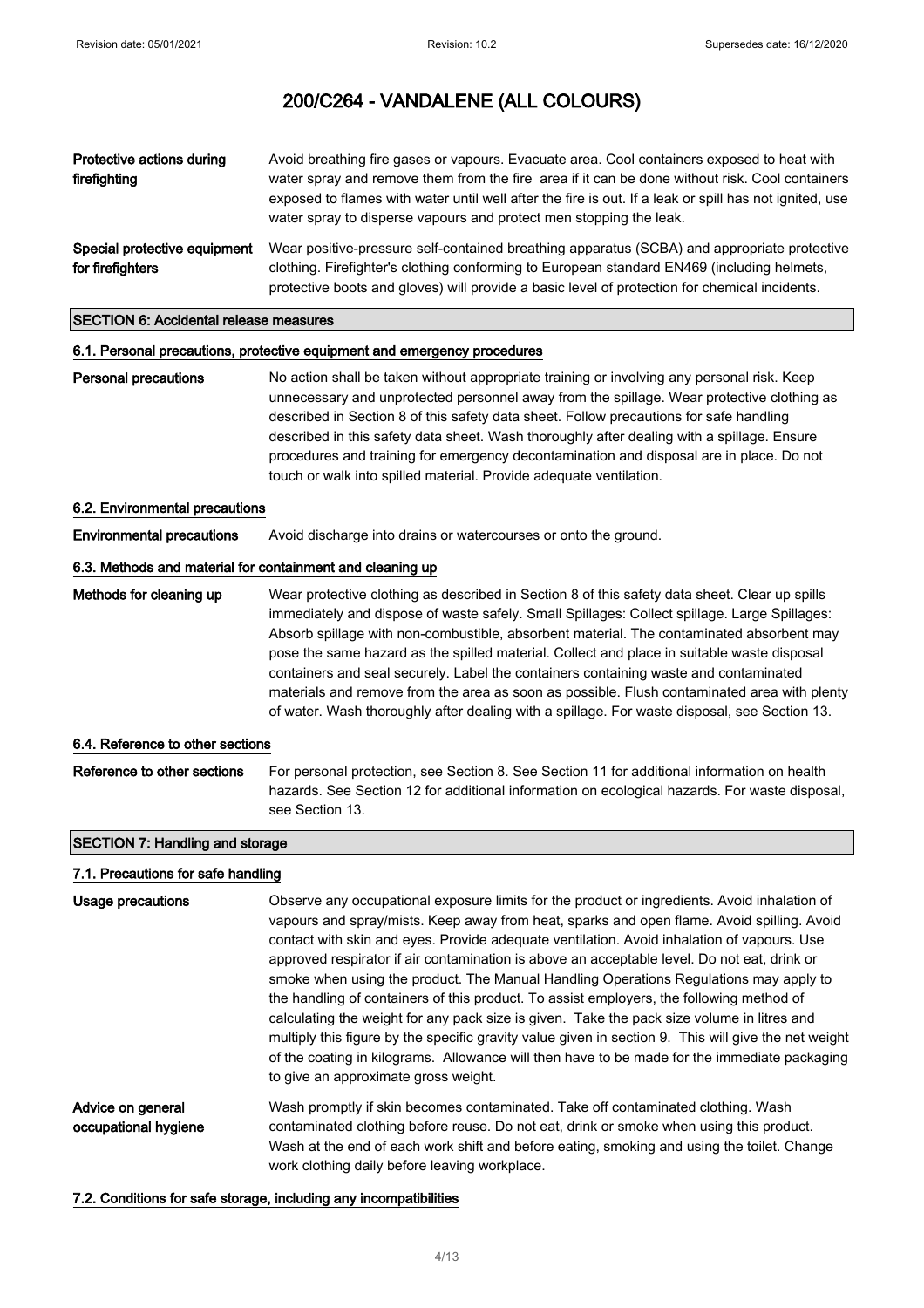| Storage precautions      | Store away from incompatible materials (see Section 10). Keep only in the original container.<br>Keep container tightly closed, in a cool, well ventilated place. Keep containers upright. Protect<br>containers from damage. Bund storage facilities to prevent soil and water pollution in the<br>event of spillage. The storage area floor should be leak-tight, jointless and not absorbent.                                                                                                                                                                                                                                                                                |
|--------------------------|---------------------------------------------------------------------------------------------------------------------------------------------------------------------------------------------------------------------------------------------------------------------------------------------------------------------------------------------------------------------------------------------------------------------------------------------------------------------------------------------------------------------------------------------------------------------------------------------------------------------------------------------------------------------------------|
| Storage class            | Flammable liquid storage. The storage and use of this product is subject to the Dangerous<br>Substances and Explosive Atmospheres Regulations (DSEAR). The requirements are given<br>in the HSE Approved Code of Practice and Guidance, Storage of Dangerous Substances:<br>DSEAR. Up to 250 litres of liquids with a flashpoint above 32C but below 55C may be kept in<br>a workroom provided they are kept in closed containers in a marked, fire-resisting cupboard or<br>bin. Larger quantities must be kept in a separate, marked storeroom conforming to the<br>structural requirements contained in the HSE guidance note Storage of Flammable Liquids in<br>Containers. |
| 7.3. Specific end use(s) |                                                                                                                                                                                                                                                                                                                                                                                                                                                                                                                                                                                                                                                                                 |
| Specific end use(s)      | The identified uses for this product are detailed in Section 1.2.                                                                                                                                                                                                                                                                                                                                                                                                                                                                                                                                                                                                               |
| Usage description        | Collect and place in suitable waste disposal containers and seal securely. Label the<br>containers containing waste and contaminated materials and remove from the area as soon<br>as possible.                                                                                                                                                                                                                                                                                                                                                                                                                                                                                 |

#### SECTION 8: Exposure controls/Personal protection

#### 8.1. Control parameters

## HYDROCARBONS, C9-C11, <2% AROMATICS

| <b>DNEL</b> | Industry - Inhalation; Long term systemic effects: 1500 mg/m <sup>3</sup><br>Consumer - Oral; Long term systemic effects: 300 mg/kg/day<br>Consumer - Dermal; Long term systemic effects: 300 mg/kg/day<br>Industry - Dermal; Long term systemic effects: 300 mg/kg/day<br>Consumer - Inhalation; Long term systemic effects: 900 mg/m <sup>3</sup> |
|-------------|-----------------------------------------------------------------------------------------------------------------------------------------------------------------------------------------------------------------------------------------------------------------------------------------------------------------------------------------------------|
| <b>PNEC</b> | No PNEC available. Substance is a hydrocarbon UVCB. Standard tests for this<br>endpoint are intended for single substances and are not appropriate for the risk<br>assessment of this complex substance.                                                                                                                                            |

## 8.2. Exposure controls





Appropriate engineering controls

Provide adequate ventilation. Good general ventilation should be adequate to control worker exposure to airborne contaminants. Personal, workplace environment or biological monitoring may be required to determine the effectiveness of the ventilation or other control measures and/or the necessity to use respiratory protective equipment. Use process enclosures, local exhaust ventilation or other engineering controls as the primary means to minimise worker exposure. Personal protective equipment should only be used if worker exposure cannot be controlled adequately by the engineering control measures. Ensure control measures are regularly inspected and maintained. Ensure operatives are trained to minimise exposure.

Eye/face protection Eyewear complying with an approved standard should be worn if a risk assessment indicates eye contact is possible. Personal protective equipment for eye and face protection should comply with European Standard EN166. Unless the assessment indicates a higher degree of protection is required, the following protection should be worn: Tight-fitting safety glasses.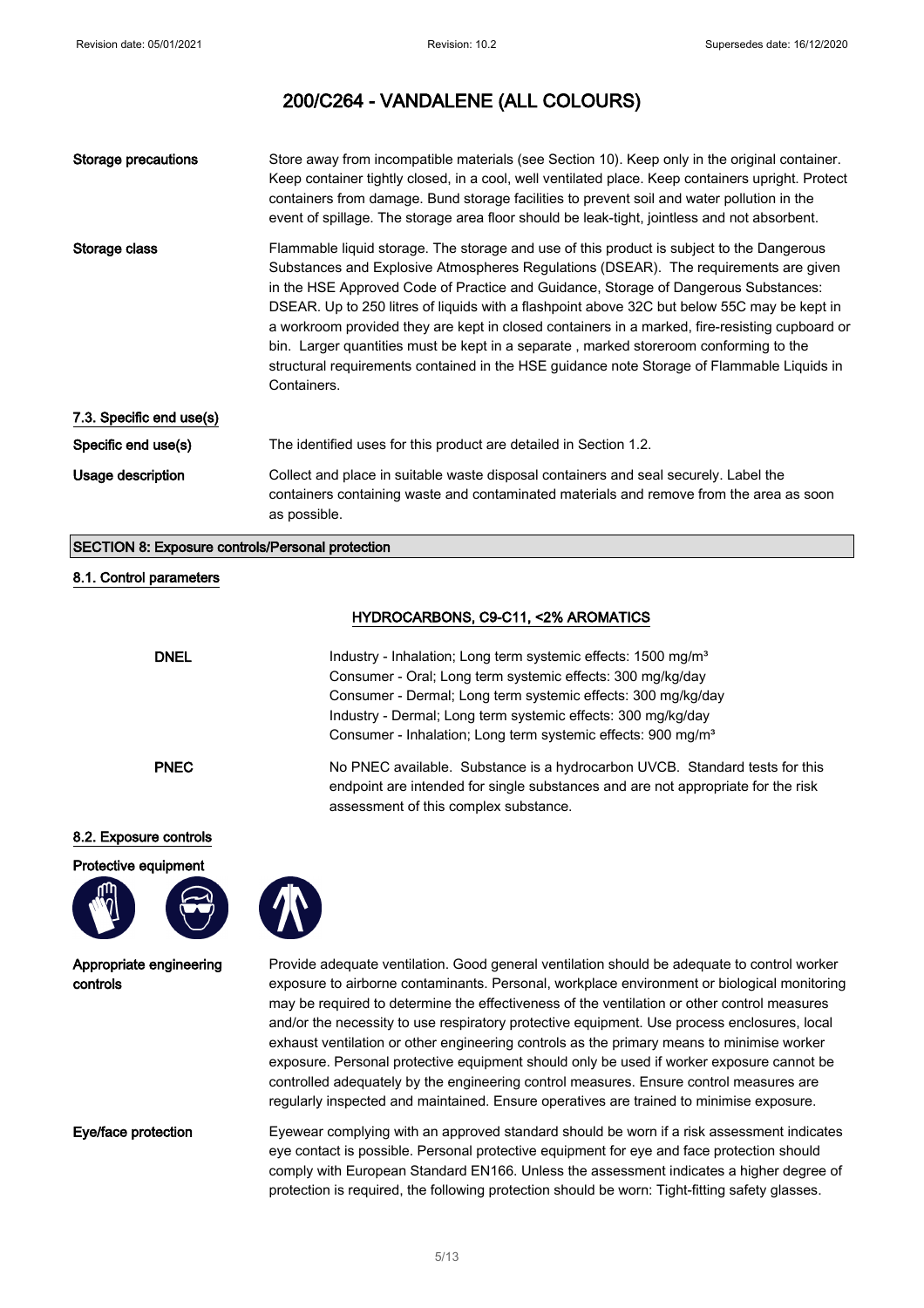| Hand protection                           | To protect hands from chemicals, gloves should comply with European Standards EN388 and<br>374. As a general principle, exposure should be managed by means other than the provision<br>of protective gloves. Manufacturers' performance data suggest that the optimum glove for use<br>should be: Wear protective gloves made of the following material: Nitrile rubber. Thickness: ≥<br>0.31 mm Permeation breakthrough time according to EN374 - class: (1-6) e.g. minimum 480<br>mins. Caution: The performance of gloves under actual working conditions can be significantly<br>affected by many factors and the information provided according to EN374 may not accord<br>with what is achieved in practice. We recommend that expert professional advice is sought<br>that takes into account of the work processes and working environment applicable for each<br>task where gloves are to be worn. |
|-------------------------------------------|--------------------------------------------------------------------------------------------------------------------------------------------------------------------------------------------------------------------------------------------------------------------------------------------------------------------------------------------------------------------------------------------------------------------------------------------------------------------------------------------------------------------------------------------------------------------------------------------------------------------------------------------------------------------------------------------------------------------------------------------------------------------------------------------------------------------------------------------------------------------------------------------------------------|
| Other skin and body<br>protection         | Wear appropriate clothing to prevent repeated or prolonged skin contact.                                                                                                                                                                                                                                                                                                                                                                                                                                                                                                                                                                                                                                                                                                                                                                                                                                     |
| Hygiene measures                          | Good personal hygiene procedures should be implemented. Wash at the end of each work<br>shift and before eating, smoking and using the toilet. When using do not eat, drink or smoke.<br>Wash contaminated clothing before reuse.                                                                                                                                                                                                                                                                                                                                                                                                                                                                                                                                                                                                                                                                            |
| <b>Respiratory protection</b>             | Ensure all respiratory protective equipment is suitable for its intended use and is 'CE'-marked.<br>Check that the respirator fits tightly and the filter is changed regularly. Gas and combination<br>filter cartridges should comply with European Standard EN14387. Full face mask respirators<br>with replaceable filter cartridges should comply with European Standard EN136. Half mask<br>and quarter mask respirators with replaceable filter cartridges should comply with European<br>Standard EN140. Respiratory protection must be used if the airborne contamination exceeds<br>the recommended occupational exposure limit. Wear a respirator fitted with the following<br>cartridge: Gas filter, type A2.                                                                                                                                                                                     |
| <b>Environmental exposure</b><br>controls | Keep container tightly sealed when not in use. Emissions from ventilation or work process<br>equipment should be checked to ensure they comply with the requirements of environmental<br>protection legislation. In some cases, fume scrubbers, filters or engineering modifications to<br>the process equipment will be necessary to reduce emissions to acceptable levels.                                                                                                                                                                                                                                                                                                                                                                                                                                                                                                                                 |

# SECTION 9: Physical and chemical properties

# 9.1. Information on basic physical and chemical properties

| Appearance                                      | Coloured gel. Grease      |
|-------------------------------------------------|---------------------------|
| Colour                                          | Black. Grey. Green. Red.  |
| Odour                                           | Organic solvents.         |
| Odour threshold                                 | Not determined.           |
| рH                                              | Technically not feasible. |
| <b>Melting point</b>                            | Not determined.           |
| Initial boiling point and range                 | Not determined.           |
| Flash point                                     | 47 approx.°C Closed cup.  |
| <b>Evaporation rate</b>                         | Not determined.           |
| <b>Evaporation factor</b>                       | Not determined.           |
| Upper/lower flammability or<br>explosive limits | : 0.8                     |
| <b>Other flammability</b>                       | Not determined.           |
| Vapour pressure                                 | Not determined.           |
| Vapour density                                  | Not determined.           |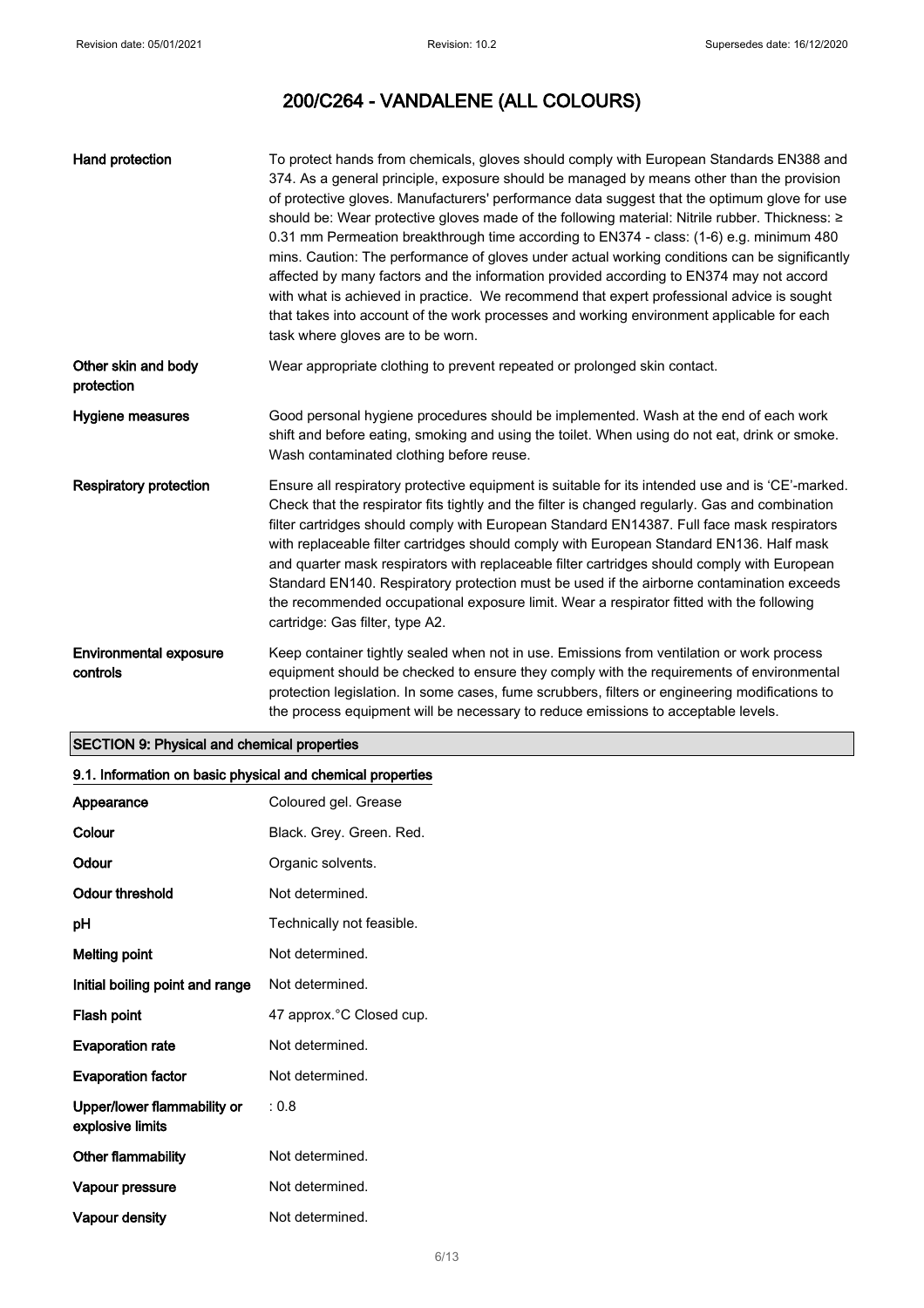$\overline{\phantom{a}}$ 

# 200/C264 - VANDALENE (ALL COLOURS)

| <b>Relative density</b>                            | 0.9 - 1.0 approx. $@@25^{\circ}C$                                                                                                                                                                                   |
|----------------------------------------------------|---------------------------------------------------------------------------------------------------------------------------------------------------------------------------------------------------------------------|
| Solubility(ies)                                    | Insoluble in water                                                                                                                                                                                                  |
| <b>Partition coefficient</b>                       | No information available.                                                                                                                                                                                           |
| Auto-ignition temperature                          | Not determined.                                                                                                                                                                                                     |
| <b>Decomposition Temperature</b>                   | Not determined.                                                                                                                                                                                                     |
| <b>Viscosity</b>                                   | $N/A @ ^{\circ}C$                                                                                                                                                                                                   |
| <b>Explosive properties</b>                        | Not determined.                                                                                                                                                                                                     |
| <b>Explosive under the influence</b><br>of a flame | Not considered to be explosive.                                                                                                                                                                                     |
| <b>Oxidising properties</b>                        | Not determined.                                                                                                                                                                                                     |
| 9.2. Other information                             |                                                                                                                                                                                                                     |
| Volatile organic compound                          | EU: (cat A/i): 500 g/l 2010. This product contains a maximum VOC content of <500 g/litre.                                                                                                                           |
| <b>SECTION 10: Stability and reactivity</b>        |                                                                                                                                                                                                                     |
| 10.1. Reactivity                                   |                                                                                                                                                                                                                     |
| <b>Reactivity</b>                                  | See the other subsections of this section for further details.                                                                                                                                                      |
| 10.2. Chemical stability                           |                                                                                                                                                                                                                     |
| <b>Stability</b>                                   | Stable at normal ambient temperatures and when used as recommended. Stable under the<br>prescribed storage conditions.                                                                                              |
|                                                    |                                                                                                                                                                                                                     |
| 10.3. Possibility of hazardous reactions           |                                                                                                                                                                                                                     |
| Possibility of hazardous<br>reactions              | The following materials may react strongly with the product: Oxidising agents.                                                                                                                                      |
| 10.4. Conditions to avoid                          |                                                                                                                                                                                                                     |
| <b>Conditions to avoid</b>                         | Avoid heat, flames and other sources of ignition. Containers can burst violently or explode<br>when heated, due to excessive pressure build-up. Static electricity and formation of sparks<br>must be prevented.    |
| 10.5. Incompatible materials                       |                                                                                                                                                                                                                     |
| Materials to avoid                                 | Oxidising materials. Acids - oxidising.                                                                                                                                                                             |
| 10.6. Hazardous decomposition products             |                                                                                                                                                                                                                     |
| Hazardous decomposition<br>products                | Does not decompose when used and stored as recommended. Thermal decomposition or<br>combustion products may include the following substances: Harmful gases or vapours.                                             |
| <b>SECTION 11: Toxicological information</b>       |                                                                                                                                                                                                                     |
| 11.1. Information on toxicological effects         |                                                                                                                                                                                                                     |
| <b>Toxicological effects</b>                       | There is no data available on the mixture itself. The mixture has been assessed following the<br>EC 1272/2008 regulation and classified for toxicological hazards accordingly. See Sections 2<br>and 3 for details. |
| Carcinogenicity<br>IARC carcinogenicity            |                                                                                                                                                                                                                     |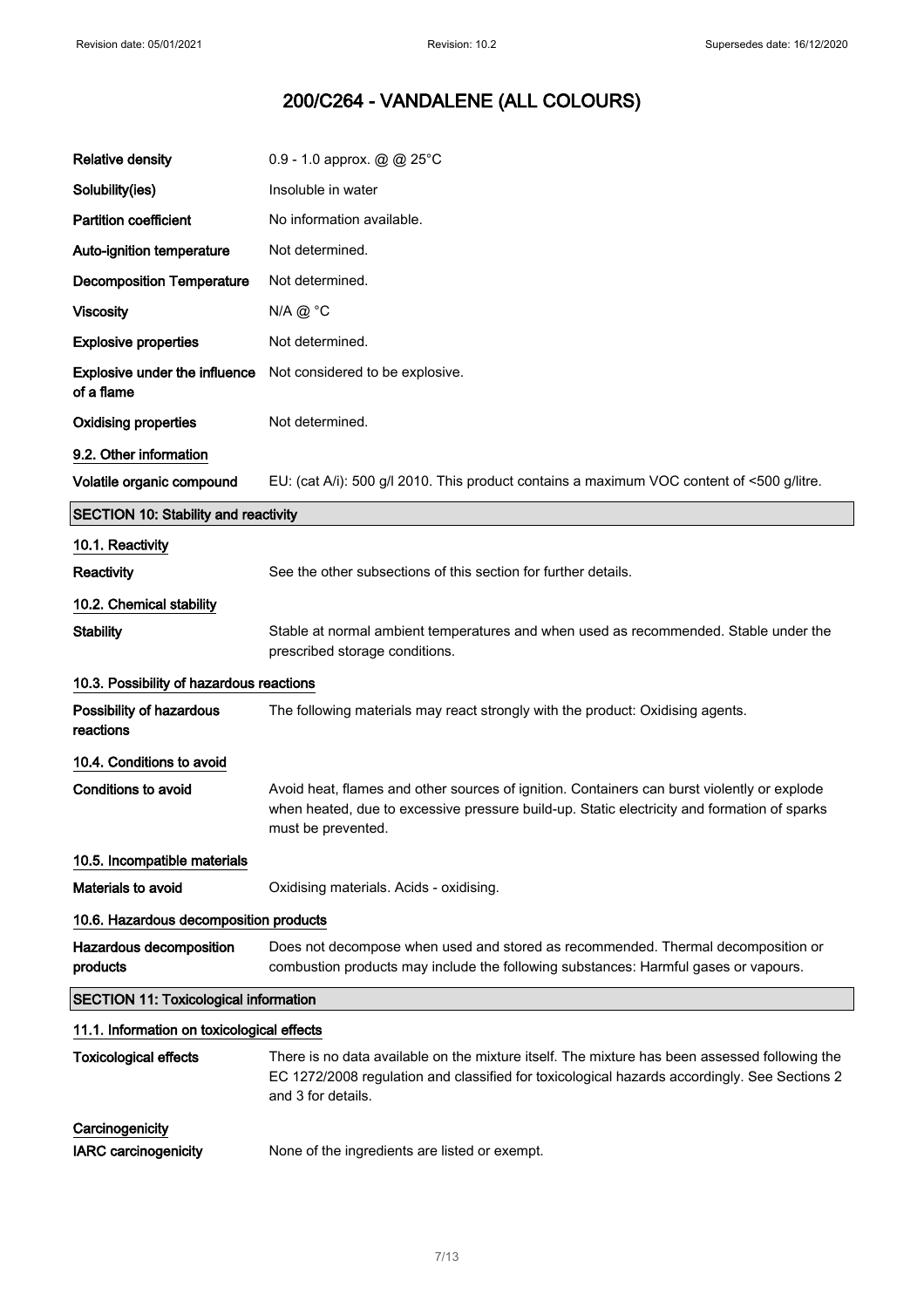| Inhalation                    | Prolonged inhalation of high concentrations may damage respiratory system. During<br>application and drying, solvent vapours will be emitted. In high concentrations, vapours are<br>narcotic and may cause headache, fatique, dizziness and nausea. |
|-------------------------------|------------------------------------------------------------------------------------------------------------------------------------------------------------------------------------------------------------------------------------------------------|
| Ingestion                     | Symptoms following overexposure may include the following: Nausea, vomiting. Diarrhoea.                                                                                                                                                              |
| <b>Skin contact</b>           | The product contains organic solvents. May be absorbed through the skin. Acts as a defatting<br>agent on skin. May cause cracking of skin, and eczema.                                                                                               |
| Eye contact                   | May cause temporary eye irritation.                                                                                                                                                                                                                  |
| <b>Medical considerations</b> | Skin disorders and allergies. Avoid vomiting and stomach flushing because of the risk of<br>aspiration.                                                                                                                                              |

# Toxicological information on ingredients.

# HYDROCARBONS, C9-C11, <2% AROMATICS

| Acute toxicity - oral                                        |                                                                                             |
|--------------------------------------------------------------|---------------------------------------------------------------------------------------------|
| Acute toxicity oral (LD <sub>50</sub><br>mg/kg)              | 5,100.0                                                                                     |
| <b>Species</b>                                               | Rat                                                                                         |
| ATE oral (mg/kg)                                             | 5,100.0                                                                                     |
| Acute toxicity - dermal                                      |                                                                                             |
| Acute toxicity dermal (LD <sub>50</sub> 5,100.0<br>mg/kg)    |                                                                                             |
| <b>Species</b>                                               | Rabbit                                                                                      |
| ATE dermal (mg/kg)                                           | 5,100.0                                                                                     |
| Acute toxicity - inhalation                                  |                                                                                             |
| Acute toxicity inhalation<br>(LC <sub>50</sub> vapours mg/l) | 5,100.0                                                                                     |
| <b>Species</b>                                               | Rat                                                                                         |
| <b>ATE inhalation (vapours</b><br>mg/l)                      | 5,100.0                                                                                     |
| Skin corrosion/irritation                                    |                                                                                             |
| Skin corrosion/irritation                                    | Not irritating.                                                                             |
| Serious eye damage/irritation                                |                                                                                             |
| Serious eye<br>damage/irritation                             | Not irritating.                                                                             |
| Respiratory sensitisation                                    |                                                                                             |
| <b>Respiratory sensitisation</b>                             | Not sensitising.                                                                            |
| Skin sensitisation                                           |                                                                                             |
| Skin sensitisation                                           | Not sensitising.                                                                            |
| Germ cell mutagenicity                                       |                                                                                             |
| Genotoxicity - in vitro                                      | Chromosome aberration: Negative. This substance has no evidence of mutagenic<br>properties. |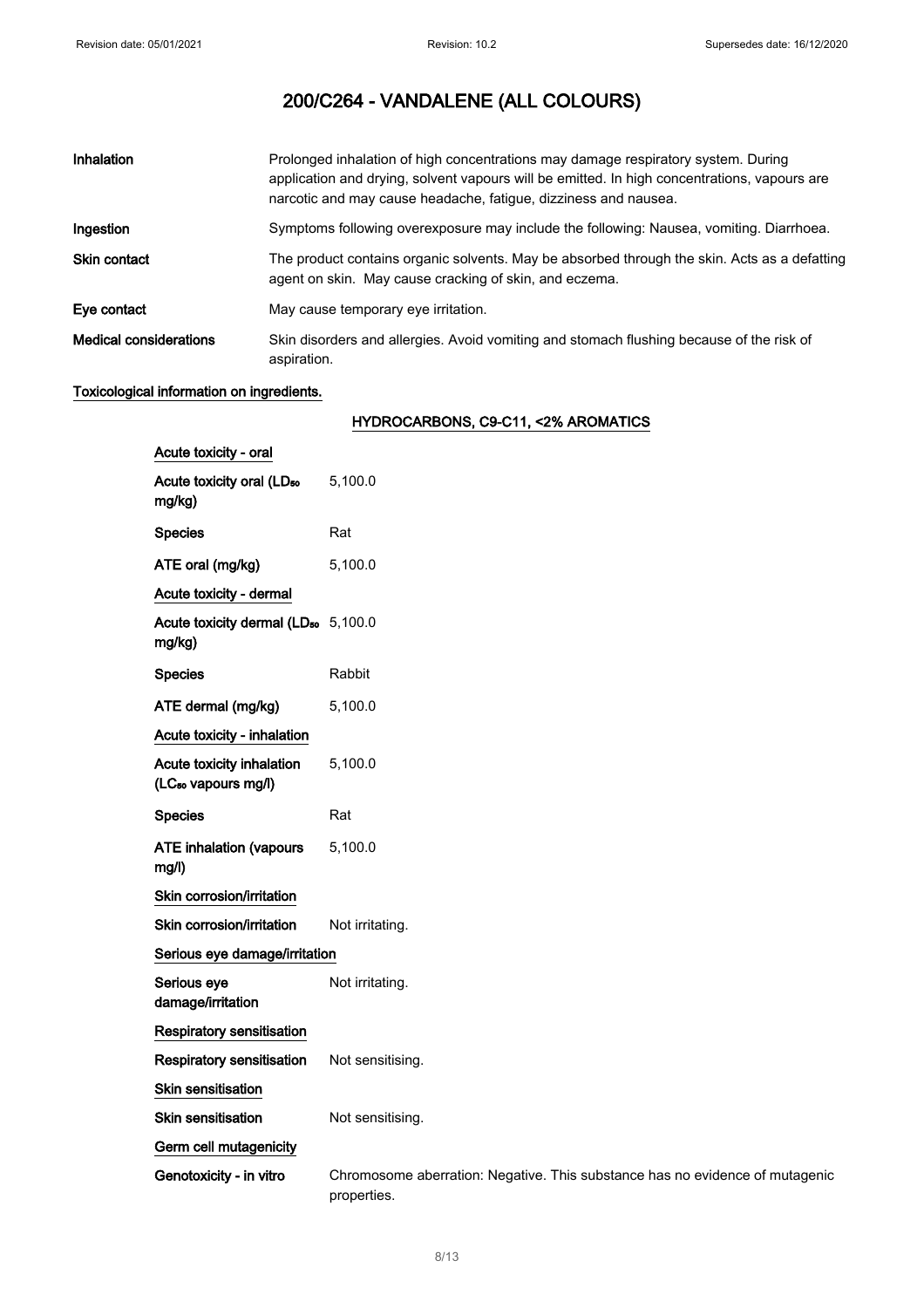| Carcinogenicity                                    |                                                                                                            |
|----------------------------------------------------|------------------------------------------------------------------------------------------------------------|
| Carcinogenicity                                    | Based on available data the classification criteria are not met.                                           |
| Reproductive toxicity                              |                                                                                                            |
| Reproductive toxicity -<br>fertility               | Fertility: -, Inhalation, Rat This substance has no evidence of toxicity to<br>reproduction.               |
| Reproductive toxicity -<br>development             | Developmental toxicity: -:, Inhalation, Rat This substance has no evidence of<br>toxicity to reproduction. |
| Specific target organ toxicity - repeated exposure |                                                                                                            |
| STOT - repeated exposure Not available.            |                                                                                                            |
| <b>Aspiration hazard</b>                           |                                                                                                            |
| Aspiration hazard                                  | Kinematic viscosity <= 20.5 mm2/s.                                                                         |
| Inhalation                                         | Vapours may cause drowsiness and dizziness. Central nervous system depression.                             |
| Ingestion                                          | Harmful: danger of serious damage to health by prolonged exposure if swallowed.                            |
| Skin contact                                       | Product has a defatting effect on skin. May cause allergic contact eczema.                                 |
| Eye contact                                        | No specific health hazards known.                                                                          |
| Route of exposure                                  | <b>Inhalation Dermal</b>                                                                                   |
| <b>SECTION 12: Ecological information</b>          |                                                                                                            |

Ecotoxicity There is no data available on the mixture itself. The mixture has been assessed following the EC 1272/2008 regulation and classified for toxicological hazards accordingly.

# 12.1. Toxicity

# Ecological information on ingredients.

# HYDROCARBONS, C9-C11, <2% AROMATICS

| Acute aguatic toxicity                      |                                                                                                                                  |
|---------------------------------------------|----------------------------------------------------------------------------------------------------------------------------------|
| Acute toxicity - fish                       | LC50, > 96 hours: 1000 mg/l, Oncorhynchus mykiss (Rainbow trout)<br>Substance did not cause acute toxicity to fish               |
| Acute toxicity - aquatic<br>invertebrates   | Substance did not cause acute toxicity to the freshwater invertebrates<br>EC <sub>50</sub> , 48 hours: >1000 mg/l, Daphnia magna |
| Acute toxicity - aquatic<br>plants          | $EC_{50}$ , > 72 hours: 1000 mg/l, Freshwater algae<br>Substance did not cause acute toxicity to the freshwater green algae      |
| Acute toxicity -<br>microorganisms          | $EC_{50}$ , $\geq$ : 100 mg/l, Activated sludge                                                                                  |
| Chronic aquatic toxicity                    |                                                                                                                                  |
| life stage                                  | <b>Chronic toxicity - fish early</b> NOEC, 28 days: 0.131 mg/l, Oncorhynchus mykiss (Rainbow trout)                              |
| Chronic toxicity - aquatic<br>invertebrates | NOEC, 28 days: 0.23 mg/l, Daphnia magna                                                                                          |

# 12.2. Persistence and degradability

Persistence and degradability There are no data on the degradability of this product.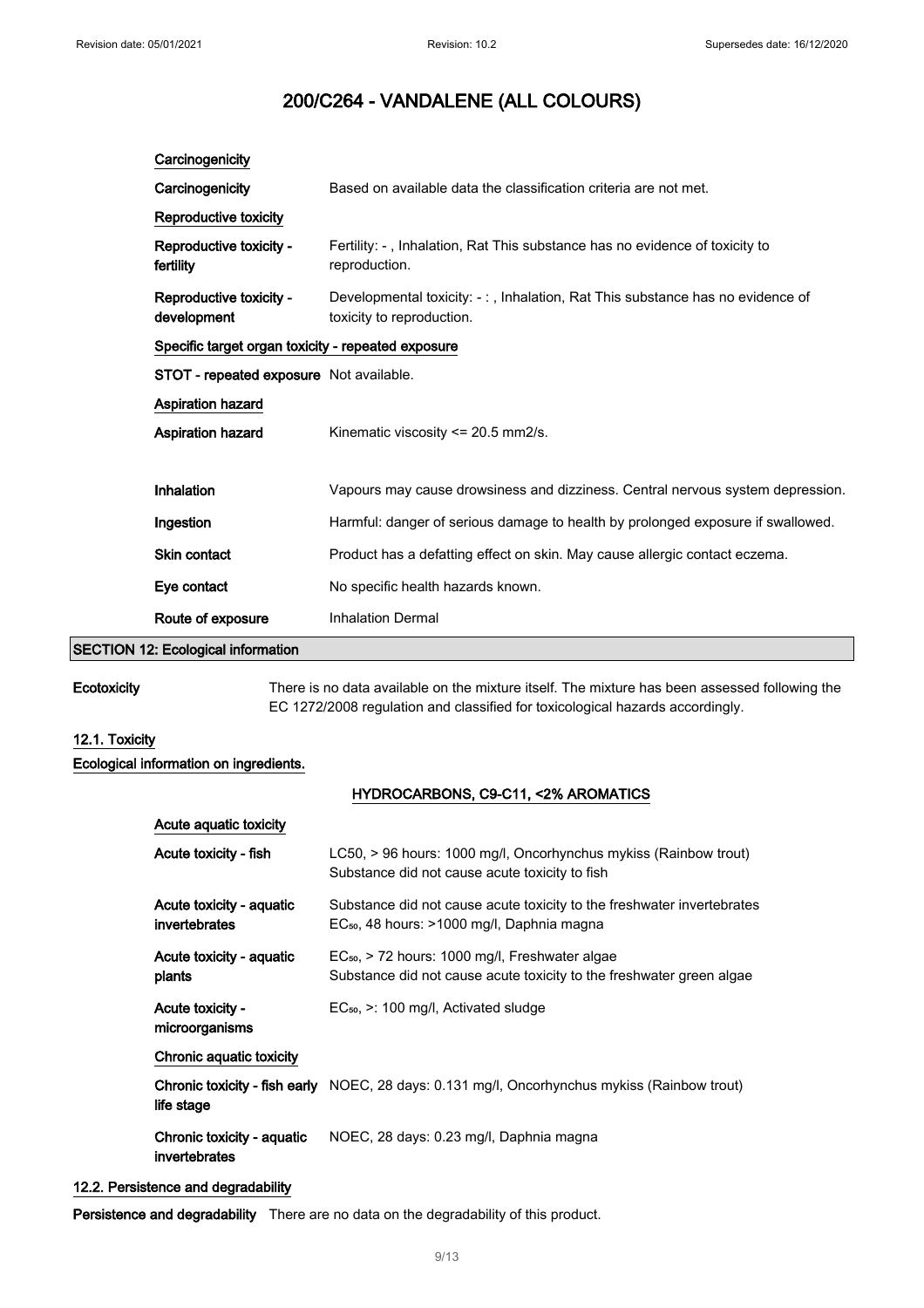Ecological information on ingredients.

# HYDROCARBONS, C9-C11, <2% AROMATICS

|                              | Persistence and<br>degradability         |             | The product is readily biodegradable.                                                                                                |
|------------------------------|------------------------------------------|-------------|--------------------------------------------------------------------------------------------------------------------------------------|
|                              | Phototransformation                      |             | Oxidises rapidly by photo-chemical reactions in air                                                                                  |
|                              | Biodegradation                           |             | - 80 Degradation (%): 28 days<br>Test - 301F Ready Biodegradability - Manometric Respiratory Test                                    |
|                              | 12.3. Bioaccumulative potential          |             |                                                                                                                                      |
|                              | <b>Bioaccumulative potential</b>         |             | No data available on bioaccumulation.                                                                                                |
| <b>Partition coefficient</b> |                                          |             | No information available.                                                                                                            |
|                              | Ecological information on ingredients.   |             |                                                                                                                                      |
|                              |                                          |             | HYDROCARBONS, C9-C11, <2% AROMATICS                                                                                                  |
|                              | <b>Bioaccumulative potential</b>         |             | The product contains potentially bioaccumulating substances.                                                                         |
|                              | <b>Partition coefficient</b>             |             | log Pow: 5 - 6.7                                                                                                                     |
| 12.4. Mobility in soil       |                                          |             |                                                                                                                                      |
| <b>Mobility</b>              |                                          | surfaces.   | Volatile liquid. The product contains organic solvents which will evaporate easily from all                                          |
|                              | Ecological information on ingredients.   |             |                                                                                                                                      |
|                              |                                          |             | HYDROCARBONS, C9-C11, <2% AROMATICS                                                                                                  |
|                              |                                          |             |                                                                                                                                      |
|                              | <b>Mobility</b>                          |             | The product contains volatile organic compounds (VOCs) which will evaporate<br>easily from all surfaces. Readily absorbed into soil. |
|                              | Adsorption/desorption<br>coefficient     |             | Not available.                                                                                                                       |
|                              | Surface tension                          |             | 24.5 mN/m @ 20°C                                                                                                                     |
|                              | 12.5. Results of PBT and vPvB assessment |             |                                                                                                                                      |
| assessment                   | Results of PBT and vPvB                  |             | This product does not contain any substances classified as PBT or vPvB.                                                              |
|                              | Ecological information on ingredients.   |             |                                                                                                                                      |
|                              |                                          |             | HYDROCARBONS, C9-C11, <2% AROMATICS                                                                                                  |
|                              | Results of PBT and vPvB<br>assessment    |             | This substance is not classified as PBT or vPvB according to current EU criteria.                                                    |
|                              | 12.6. Other adverse effects              |             |                                                                                                                                      |
| Other adverse effects        |                                          | None known. |                                                                                                                                      |
|                              | Ecological information on ingredients.   |             |                                                                                                                                      |
|                              |                                          |             | HYDROCARBONS, C9-C11, <2% AROMATICS                                                                                                  |
|                              | Other adverse effects                    |             | Not known.                                                                                                                           |
|                              |                                          |             |                                                                                                                                      |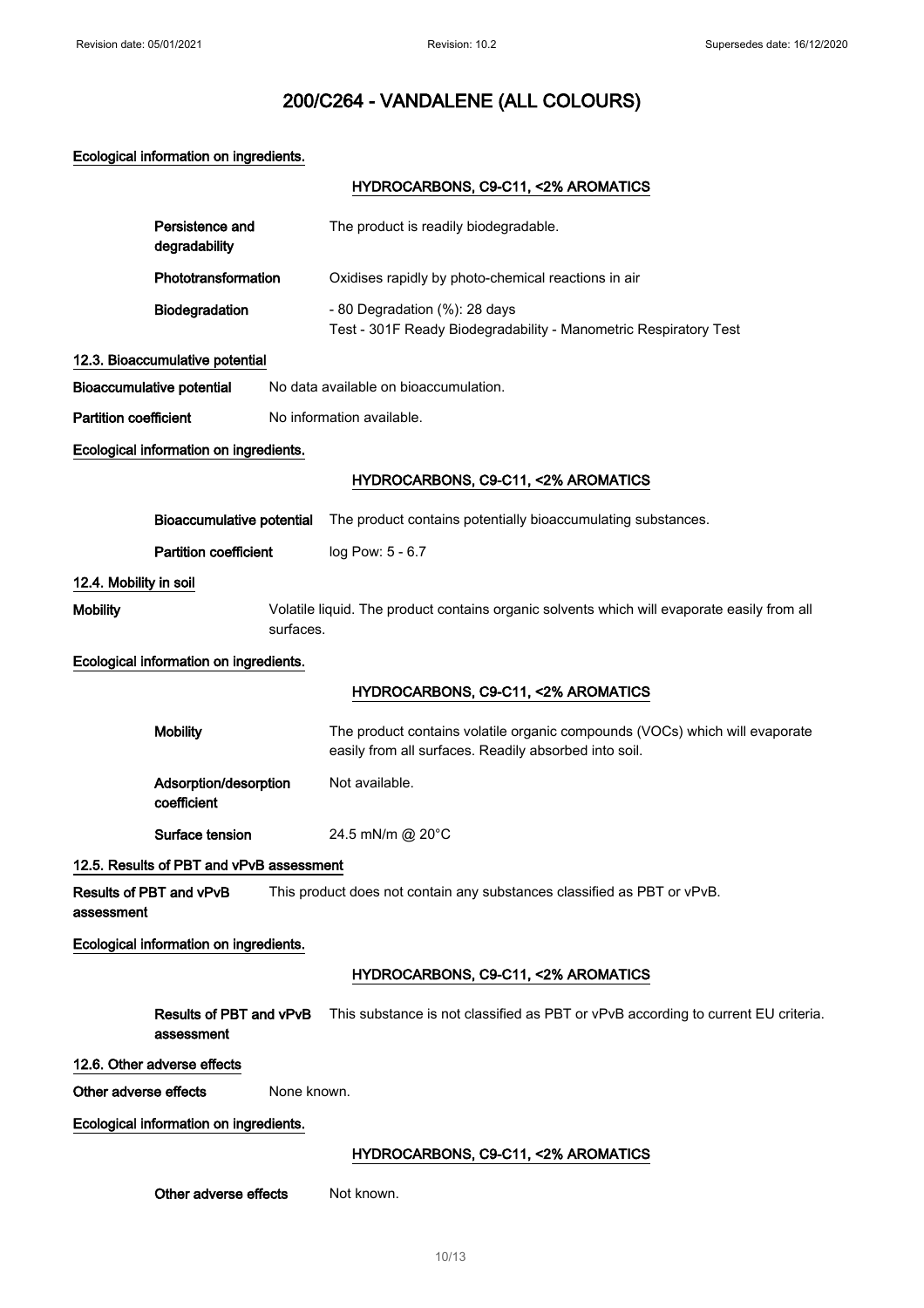# SECTION 13: Disposal considerations

| 13.1. Waste treatment methods            |                                                                                                                                                                                                                                                                                                                                                                                                                                                                                                                                                                                                                                                                                                                                                         |
|------------------------------------------|---------------------------------------------------------------------------------------------------------------------------------------------------------------------------------------------------------------------------------------------------------------------------------------------------------------------------------------------------------------------------------------------------------------------------------------------------------------------------------------------------------------------------------------------------------------------------------------------------------------------------------------------------------------------------------------------------------------------------------------------------------|
| <b>General information</b>               | The generation of waste should be minimised or avoided wherever possible. Reuse or recycle<br>products wherever possible. This material and its container must be disposed of in a safe<br>way. Disposal of this product, process solutions, residues and by-products should at all times<br>comply with the requirements of environmental protection and waste disposal legislation and<br>any local authority requirements. When handling waste, the safety precautions applying to<br>handling of the product should be considered. Care should be taken when handling emptied<br>containers that have not been thoroughly cleaned or rinsed out. Empty containers or liners<br>may retain some product residues and hence be potentially hazardous. |
| <b>Disposal methods</b>                  | Do not empty into drains. Dispose of surplus products and those that cannot be recycled via a<br>licensed waste disposal contractor. Waste, residues, empty containers, discarded work<br>clothes and contaminated cleaning materials should be collected in designated containers,<br>labelled with their contents. Waste packaging should be collected for reuse or recycling.<br>Incineration or landfill should only be considered when recycling is not feasible.                                                                                                                                                                                                                                                                                  |
| <b>Waste class</b>                       | When this coating, in its liquid state, as supplied, becomes a waste, it is categorised as<br>hazardous waste, with code 08 01 11* (SOLVENT BASED LIQUID WASTE). Part-used<br>containers, not drained and/or rigorously scraped out and containing dried residues of the<br>supplied coating, are categorised as hazardous waste, with code 08 01 11* (SOLVENT<br>BASED LIQUID WASTE). If mixed with other wastes, the above waste code may not be<br>applicable. Used containers, drained and/or rigorously scraped out and containing dry<br>residues of the supplied coating, are categorised as non-hazardous waste, with code 15 01 02<br>(plastic packaging) or 15 01 04 (metal packaging).                                                       |
| <b>SECTION 14: Transport information</b> |                                                                                                                                                                                                                                                                                                                                                                                                                                                                                                                                                                                                                                                                                                                                                         |
| General                                  | For limited quantity packaging/limited load information, consult the relevant modal<br>documentation using the data shown in this section.                                                                                                                                                                                                                                                                                                                                                                                                                                                                                                                                                                                                              |
| 14.1. UN number                          |                                                                                                                                                                                                                                                                                                                                                                                                                                                                                                                                                                                                                                                                                                                                                         |
| UN No. (ADR/RID)                         | 1263                                                                                                                                                                                                                                                                                                                                                                                                                                                                                                                                                                                                                                                                                                                                                    |
| UN No. (IMDG)                            | 1263                                                                                                                                                                                                                                                                                                                                                                                                                                                                                                                                                                                                                                                                                                                                                    |
| UN No. (ICAO)                            | 1263                                                                                                                                                                                                                                                                                                                                                                                                                                                                                                                                                                                                                                                                                                                                                    |
| 14.2. UN proper shipping name            |                                                                                                                                                                                                                                                                                                                                                                                                                                                                                                                                                                                                                                                                                                                                                         |
| Proper shipping name<br>(ADR/RID)        | PAINT, Contains Low Aromatic White Spirit, Class 3, PG III, (38 °C c.c.)                                                                                                                                                                                                                                                                                                                                                                                                                                                                                                                                                                                                                                                                                |
| Proper shipping name (IMDG) PAINT        |                                                                                                                                                                                                                                                                                                                                                                                                                                                                                                                                                                                                                                                                                                                                                         |
| Proper shipping name (ICAO) PAINT        |                                                                                                                                                                                                                                                                                                                                                                                                                                                                                                                                                                                                                                                                                                                                                         |
| 14.3. Transport hazard class(es)         |                                                                                                                                                                                                                                                                                                                                                                                                                                                                                                                                                                                                                                                                                                                                                         |
| <b>ADR/RID class</b>                     | 3                                                                                                                                                                                                                                                                                                                                                                                                                                                                                                                                                                                                                                                                                                                                                       |
| <b>IMDG class</b>                        | 3                                                                                                                                                                                                                                                                                                                                                                                                                                                                                                                                                                                                                                                                                                                                                       |
| <b>Transport labels</b>                  |                                                                                                                                                                                                                                                                                                                                                                                                                                                                                                                                                                                                                                                                                                                                                         |
|                                          |                                                                                                                                                                                                                                                                                                                                                                                                                                                                                                                                                                                                                                                                                                                                                         |



 $\sqrt{3}$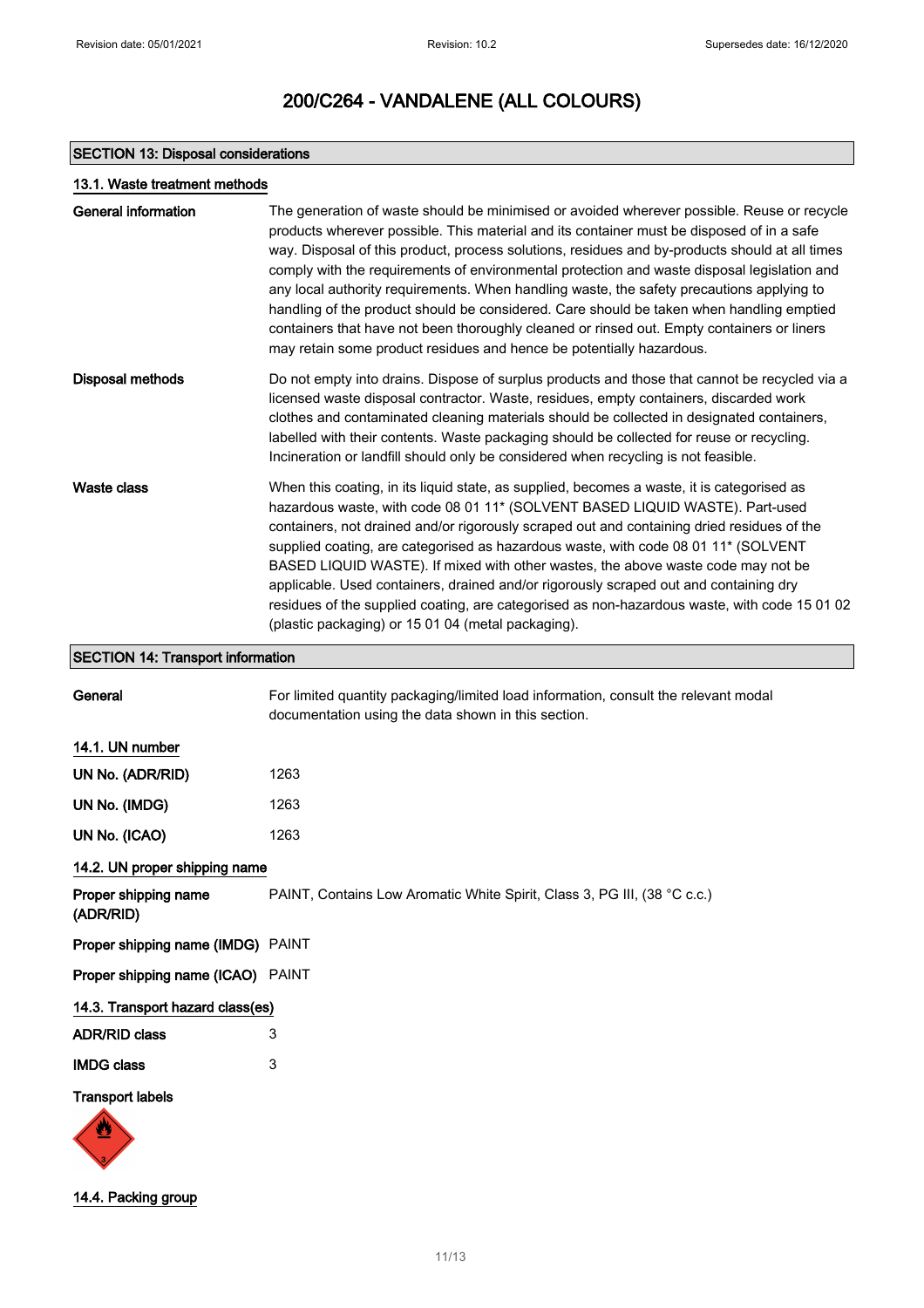| <b>ADR/RID packing group</b> | Ш |
|------------------------------|---|
| <b>IMDG packing group</b>    | Ш |
| ICAO packing group           | Ш |

#### 14.5. Environmental hazards

Environmentally hazardous substance/marine pollutant No.

## 14.6. Special precautions for user

Always transport in closed containers that are upright and secure. Ensure that persons transporting the product know what to do in the event of an accident or spillage.

EmS F-E, S-E

Tunnel restriction code (D/E)

## 14.7. Transport in bulk according to Annex II of MARPOL and the IBC Code

Transport in bulk according to Not applicable. Annex II of MARPOL 73/78 and the IBC Code

## SECTION 15: Regulatory information

## 15.1. Safety, health and environmental regulations/legislation specific for the substance or mixture

EU legislation Regulation (EC) No 1907/2006 of the European Parliament and of the Council of 18 December 2006 concerning the Registration, Evaluation, Authorisation and Restriction of Chemicals (REACH) (as amended). Commission Regulation (EU) No 2015/830 of 28 May 2015. Regulation (EC) No 1272/2008 of the European Parliament and of the Council of 16 December 2008 on classification, labelling and packaging of substances and mixtures (as amended).

## 15.2. Chemical safety assessment

No chemical safety assessment has been carried out.

#### Inventories

#### EU - EINECS/ELINCS

None of the ingredients are listed or exempt.

#### SECTION 16: Other information